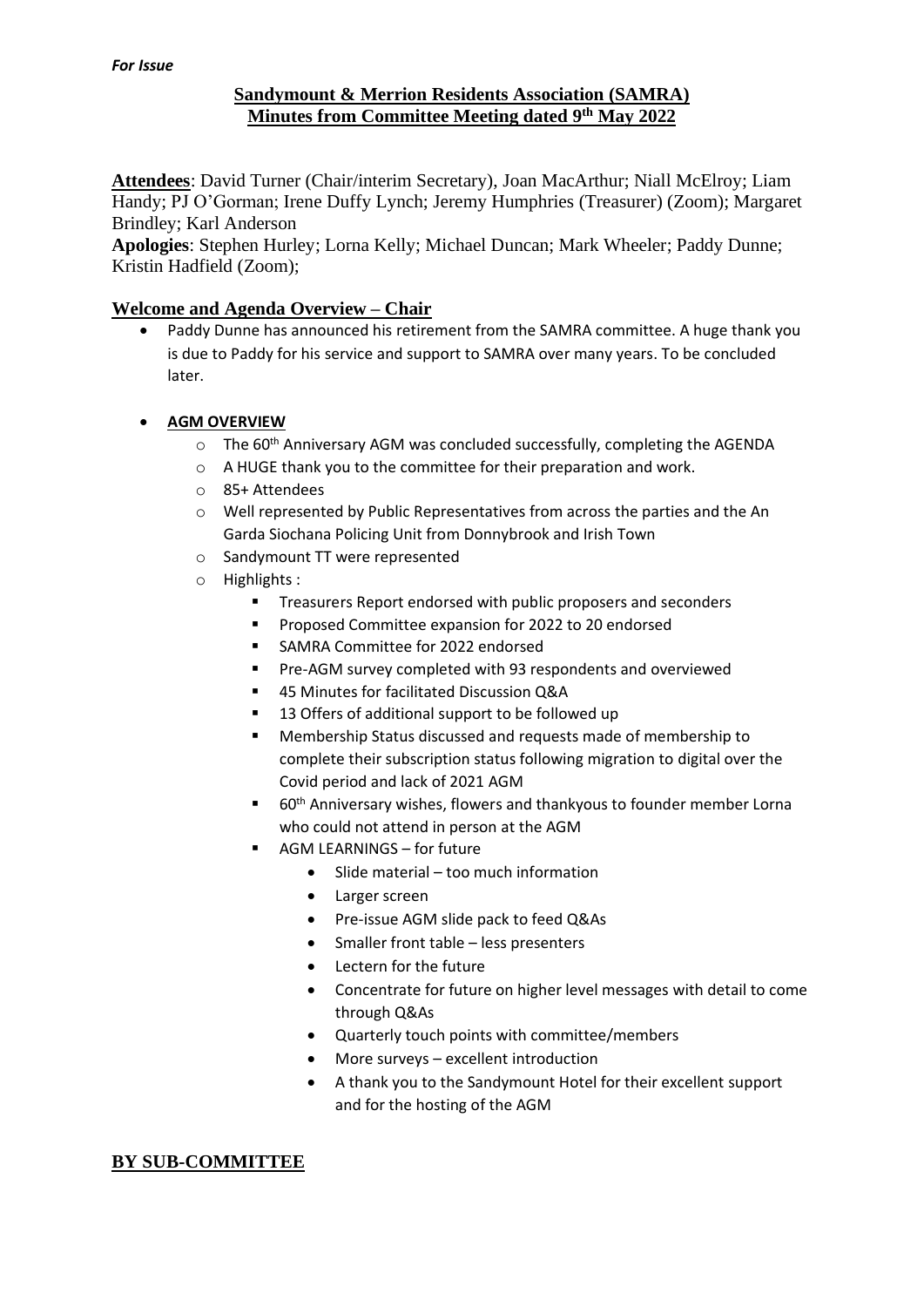## **Community Sub-Committee – Coordinator tba**

- **Community FUN DAY –** Margaret Brindley (Lead)
	- $\circ$  22<sup>nd</sup> May 2-5pm
	- o **ALL assigned HELPERS to meet at 1pm on the Village Green**
	- o Full details being coordinated live via Google-sheet INPUTS requested **Action : ALL**
	- o Detailed discussion to close main role gaps completed **Action ALL to review**
	- o Detailed discussion to outline the programme
	- o Publicity Mailshot with FUN DAY newsletter to all members **Action DT**
	- o Close-out of Race Prize contributions **Action ALL**
	- o Publicity Twitter account to be resurrected and utilised **Action Karl A**
	- o ALL offers of help were netted and assigned across the gaps
	- $\circ$  3<sup>rd</sup> Party Liability Insurance for SAMRA has been concluded. Shared with TT with payment on a 1/3 basis to SAMRA.
	- o Copy of Insurance policy to be provided to Margaret **Action DT**

#### **Planning &Development Update : NMcE**

- **Planning Applications -** none this month warranting SAMRA's involvement
- **Poolbeg West SDZ -** concerns about compliance with EU Directives regarding the local SACs and SPAs
	- o no response to SAMRA's queries in this regard to the National Parks and Wildlife Services, the responsible body. They appear to be unwilling to advise us regarding the content of any communications between them and ABP at Planning Application stage.
	- o as an alternative, SAMRA has written to both the DDPA and Future Analytics, Stephen Purcell ( who wrote SAMRA's submissions re Roslyn Park ) asking for advice as to whether the SDZ Planning process as carried out by ABP would have adjudicated on compliance of the SDZ Planning Scheme with these EU Directives.
- **Glass Bottle Project -** SAMRA has written to the developer asking for a design and construction status update, the status of their appointment of an Environmental and Biodiversity Officer including a request that the Officer would actively engage with SAMRA in relation to SAC and SPA matters adjoining the site, and their understanding of the road and transport infrastructure that is to serve the site.
- **Dublin Port 3FM Expansion Plans -** nothing to report

#### **Flood Risk Sub-Committee : SH**

- A formal Letter of response needs to be sent to DCC : with positioning by the will of the committee :
	- o **Flood Defences** : Requesting expediting of the Phase 1 works ongoing delays are not acceptable
	- o **Raw Sewage to the Merion Beach** Requesting DCC to respond to the serious Public Health Hazard caused by over-flow of raw sewage which now occurs at each and every overflow event onto Merrion Beach at an expected frequency of 3-4 per annum. This matter raised strong reverberations across the committee who believe that a different approach now needs to be taken to gain greater commitment from DCC to clean-up, whilst the system design progresses to ensure that a serious Public Health incident cannot occur **Action : Sub-Committee**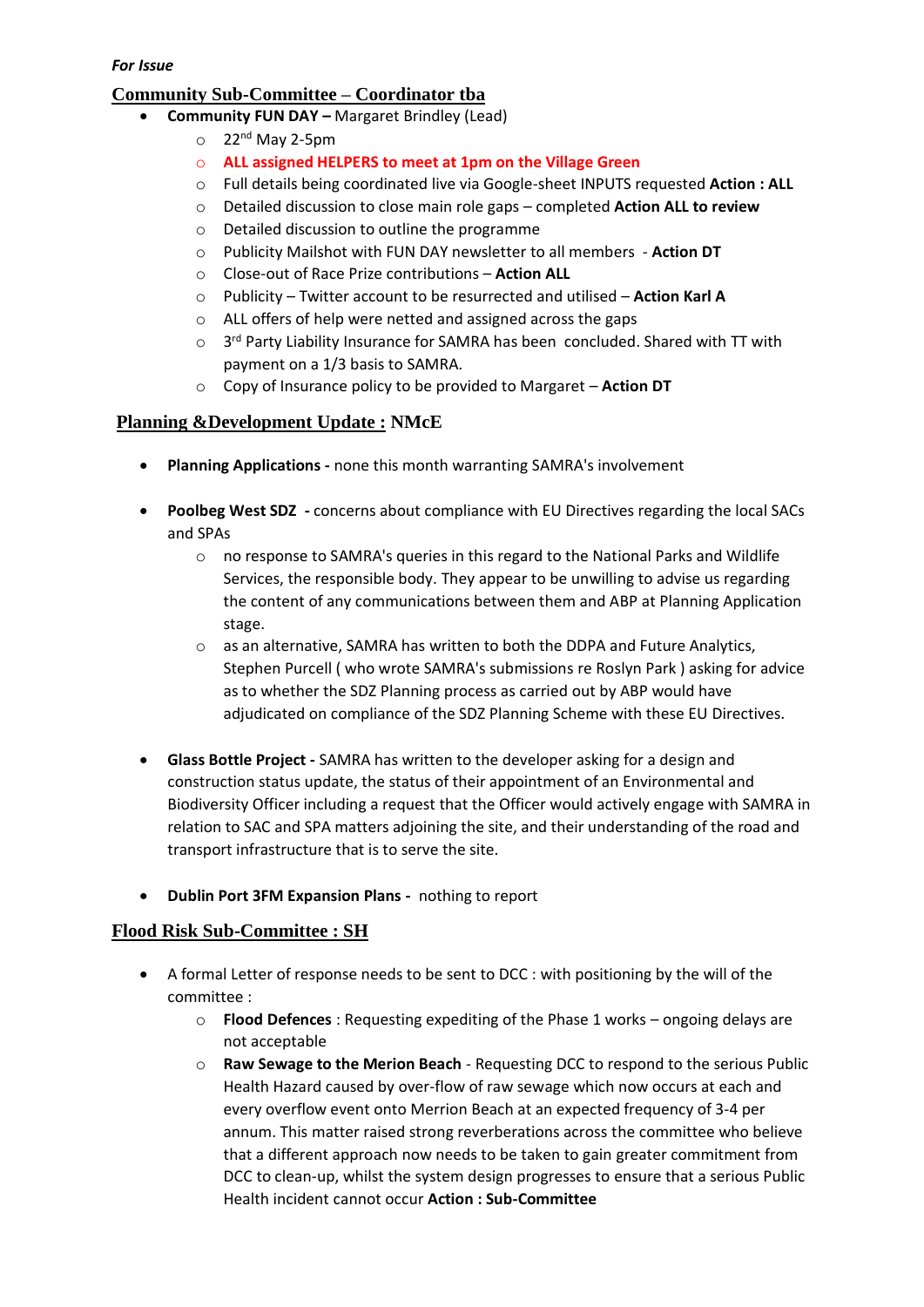## **Transport and Access Sub-Committee – DT**

- **Pedestrianisation –**
	- o The pedestrianised area requires a greater level of INPUT to be made by DCC to make the space more attractive and be fully utilised. It's great that the trial is happening again but they need to think more long term, see e.g. some of the thoughts on this conversation thread
	- o [https://twitter.com/padsmyth/status/1520437871173324801?s=20&t=v\\_fs-](https://twitter.com/padsmyth/status/1520437871173324801?s=20&t=v_fs-L8P3XJnR72GFixg8g)[L8P3XJnR72GFixg8g](https://twitter.com/padsmyth/status/1520437871173324801?s=20&t=v_fs-L8P3XJnR72GFixg8g)
	- o **Action : DT to write to DCC**
- **Strand Road Traffic –**
	- o As discussed at the AGM, there are now increasing number of "Not in Service" buses travelling at speed down Park Avenue and through the Village. **Action : DT to write letter to Councillors requesting removal from this route.**

#### **Heritage & Natural History Sub-Committee – DT (interim coordinator)**

- o Letter from Tony Jordan requesting SAMRA to take over future "YEATS DAYs" which are held annually on the Village Green  $(11<sup>th</sup>)$  June in 2022)
- o AGREED for 2022 to be the transition year, run by Tony Jordan
- o **Action 1 : Irene** to make contact to become the handover point on the SAMRA committee
- o **Action 1 : DT** to write to Tony Jordan to explain this plan,.

# **Membership / PR/ Media /Secretarial Sub Committee – DT**

- Kristin Hadfield has joined the Membership SC led by PJ. Sub-Committee now comprises PJ / KH / LH / DT
- An interim update of Membership data available since the AGM now encouragingly reveals 187 members to be fully subscribed with transition still ongoing. ALL updates at and since the AGM have now been incorporated into the database.
- The geographical plotting of Members and Sub-Committee carried out by Kristin has been copied across the Committee for review. This will inform decisions and targeting needed in the quest to expand SAMRA membership levels.

# **Environment Sub-Committee – No Report Available**

# **AOB**

- o **In response to request - Podcast held Monday 9th with Irish Independent (Fionnan Sheahan) to discuss expansion of National Cycle Network and learning from Sandymount**
- o [https://podcasts.apple.com/ie/podcast/stay-in-your-lane-why-cant-we-push-for-more-bike](https://podcasts.apple.com/ie/podcast/stay-in-your-lane-why-cant-we-push-for-more-bike-paths/id1568934774?i=1000560146698)[paths/id1568934774?i=1000560146698](https://podcasts.apple.com/ie/podcast/stay-in-your-lane-why-cant-we-push-for-more-bike-paths/id1568934774?i=1000560146698)

# **AGREED DATE OF NEXT MEETING: Monday 13th June 2022**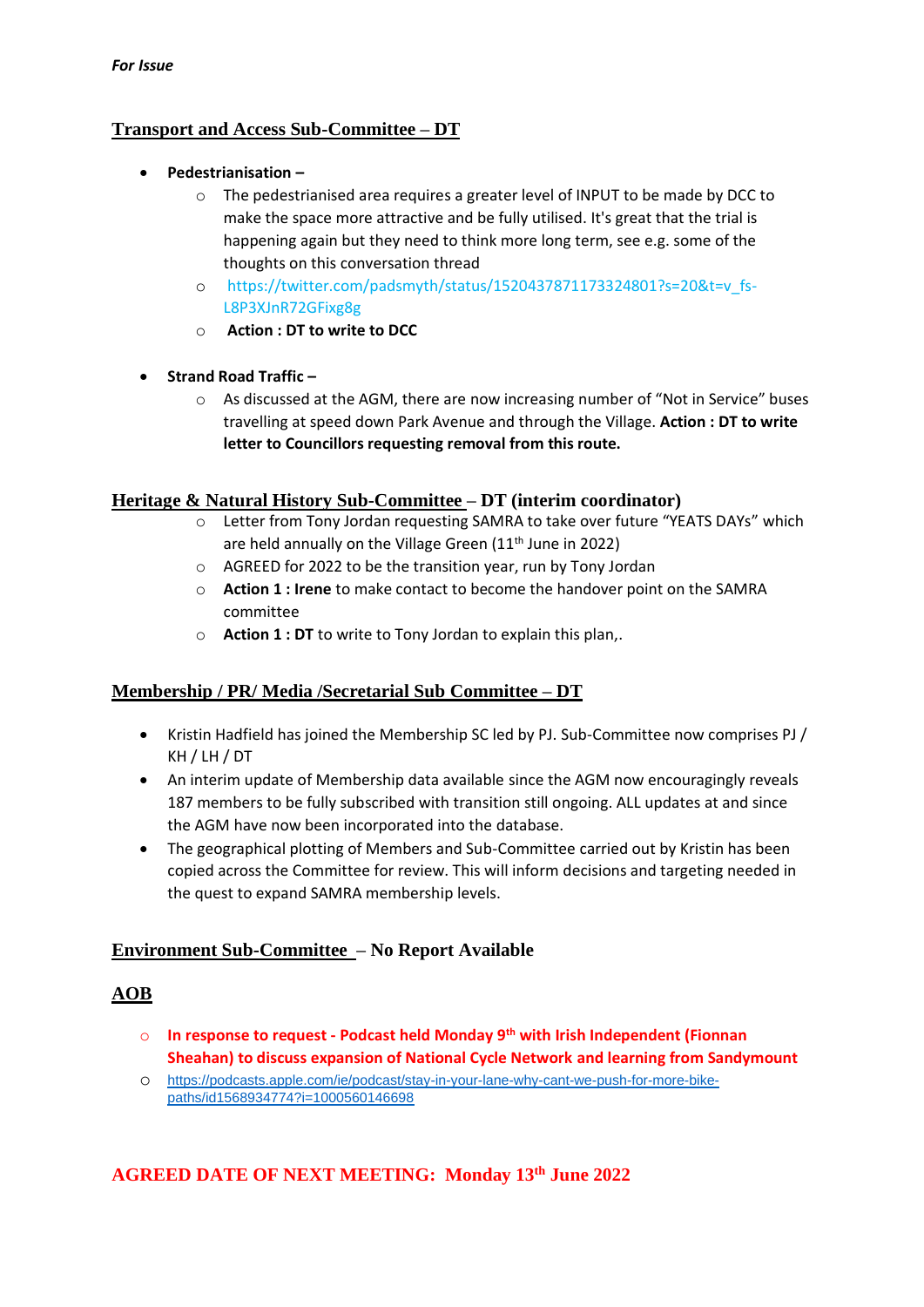|     | <b>SAMRA Actions Log</b>                    |                        |                                                               |  |  |
|-----|---------------------------------------------|------------------------|---------------------------------------------------------------|--|--|
| No. | <b>Action</b>                               | <b>SAMRA</b>           | <b>Latest Status</b>                                          |  |  |
|     |                                             | Lead                   |                                                               |  |  |
|     |                                             |                        | <b>New Actions from Latest Committee Meeting</b>              |  |  |
| 1.  | <b>COMMUNITY FUN DAY</b>                    | Whole                  | Reference to the Google- Sheet being on-line managed by       |  |  |
|     |                                             | Committee              | Margaret                                                      |  |  |
| 2.  |                                             | DT                     | <b>Publicity Mailshot to membership</b>                       |  |  |
| 3.  |                                             | KA                     | Twitter Account to be re-invigorated and utilised             |  |  |
| 4.  |                                             | DT                     | Insurance policy to be forwarded to MB                        |  |  |
| 5.  | Response to DCC letter                      | <b>SH/Flood Risk</b>   | Letter to DCC                                                 |  |  |
|     |                                             | <b>SC</b>              |                                                               |  |  |
| 6.  | Park Ave Traffic letter to Councillors      | DT                     |                                                               |  |  |
|     | regarding not in service buses              |                        |                                                               |  |  |
| 7.  | Pedestrianisation                           | DT                     | Letter to DCC (BH)                                            |  |  |
| 8.  | YEATS DAY                                   | <b>IDL</b>             | To make contact with TJ and understand '22 as transition year |  |  |
| 9.  |                                             | DT                     | Email to TJ making him aware of the plan                      |  |  |
|     |                                             | <b>Ongoing Actions</b> |                                                               |  |  |
| 10. | Footpath parking discussion - future        | KH                     |                                                               |  |  |
|     | agenda item                                 |                        |                                                               |  |  |
| 11. | Odour detectors - future agenda item        | <b>JH</b>              |                                                               |  |  |
| 12. | Glass Bottle Site - Point of Planning Legal | NMcE/LK                |                                                               |  |  |
|     | clarification required                      |                        |                                                               |  |  |
| 13. | Dublin Democratic Planning Alliance         | LK                     |                                                               |  |  |
|     | $(DDPA)$ –                                  |                        |                                                               |  |  |
|     | a. Request for map of SAMRA                 |                        |                                                               |  |  |
|     | physical boundaries required                |                        |                                                               |  |  |
|     |                                             |                        |                                                               |  |  |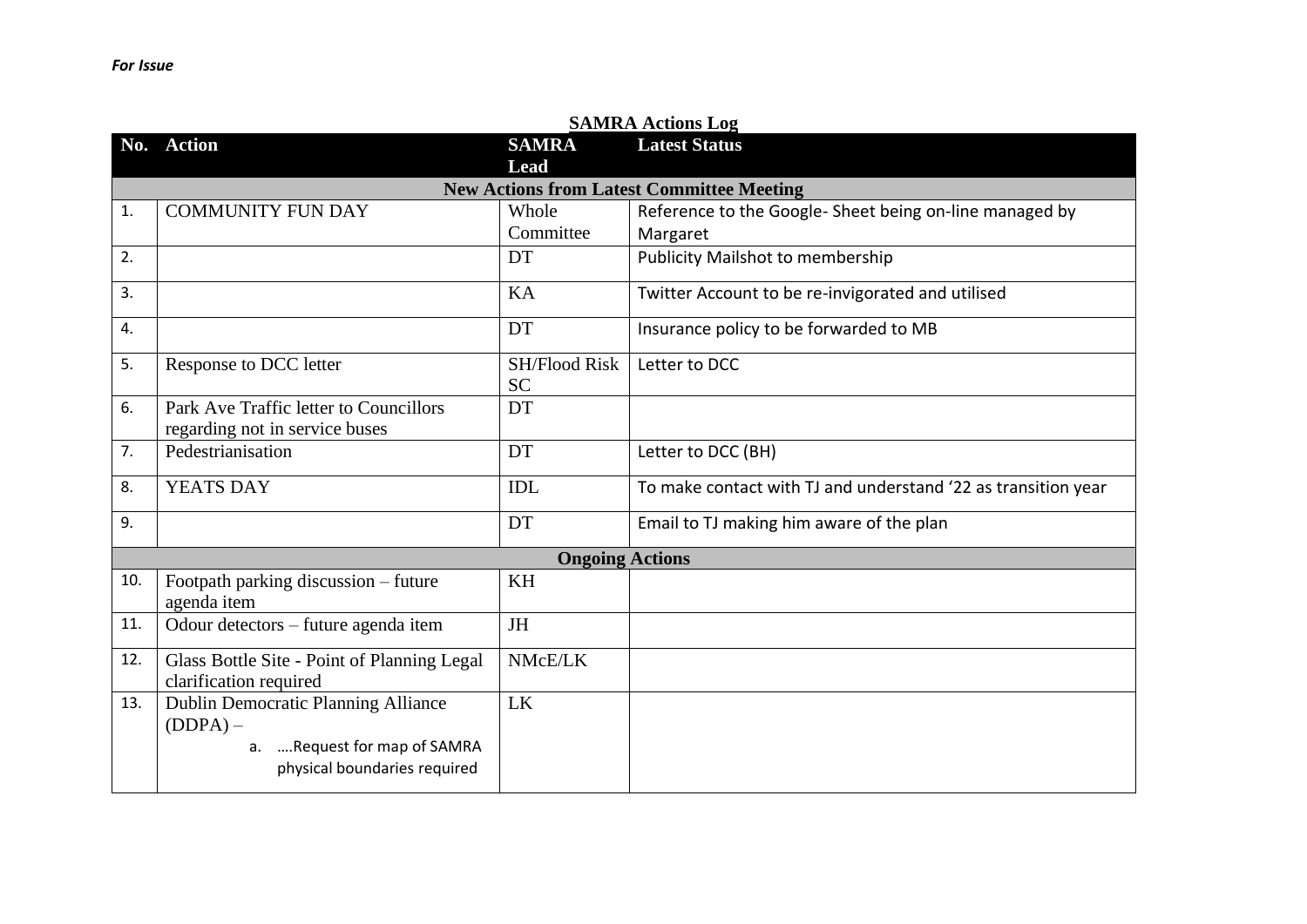|     | No. Action                                                                  | <b>SAMRA</b><br><b>Lead</b> | <b>Latest Status</b>                         |
|-----|-----------------------------------------------------------------------------|-----------------------------|----------------------------------------------|
|     |                                                                             |                             |                                              |
| 14. | Flood Risk next steps to expedite DCC to                                    | <b>SH</b>                   | As per DCC position paper                    |
|     | initiate phase 1 construction and Phase 2                                   |                             |                                              |
|     | planning                                                                    |                             |                                              |
| 15. | Community FUN DAY - support actions                                         | Various                     | As per minutes 7 <sup>th</sup> March onwards |
| 16. | <b>SAMRA Green Notice Board update</b>                                      | Tba                         |                                              |
| 17. | Dublin Port 3FM : Media publication of<br>SAMRA 31 <sup>st</sup> submission | DT/KA                       |                                              |
|     |                                                                             |                             |                                              |
| 18. | Establish case for SAMRA backing to<br>Ivana Bacik Dublin Bay Bill          | Dave T                      |                                              |
| 19. | Establish a Chair/Lead of Dublin Port 3FM                                   | <b>DaveT</b>                |                                              |
|     | sub-committee                                                               |                             |                                              |
| 20. | Establish Update SAMRA position paper                                       | Stephen                     |                                              |
|     | to Pedestrianisation Report                                                 | Hurley                      |                                              |
| 21. | Beach erosion and sewage incident -                                         | <b>DT</b>                   |                                              |
|     | forward plan required for public health                                     |                             |                                              |
|     | hazard events                                                               |                             |                                              |
| 22. | DD Alliance $-$ re-zoning list to be sought                                 | <b>NMcE</b>                 |                                              |
|     | from Councillors                                                            |                             |                                              |
| 23. | Proposal as a future action to engage local                                 | tba                         |                                              |
|     | schools for a new SAMRA LOGO Action                                         |                             |                                              |
|     | supported but post AGM2022                                                  |                             |                                              |
| 24. | Post Meeting request – to send Committee                                    | <b>ALL</b>                  |                                              |
|     | Member photo (as required) for updating                                     |                             |                                              |
|     | of website Committee details                                                |                             |                                              |
|     |                                                                             |                             |                                              |
| 25. | Architectural Heritage                                                      | <b>NMcE</b>                 | Facilitation of Sandymount survey            |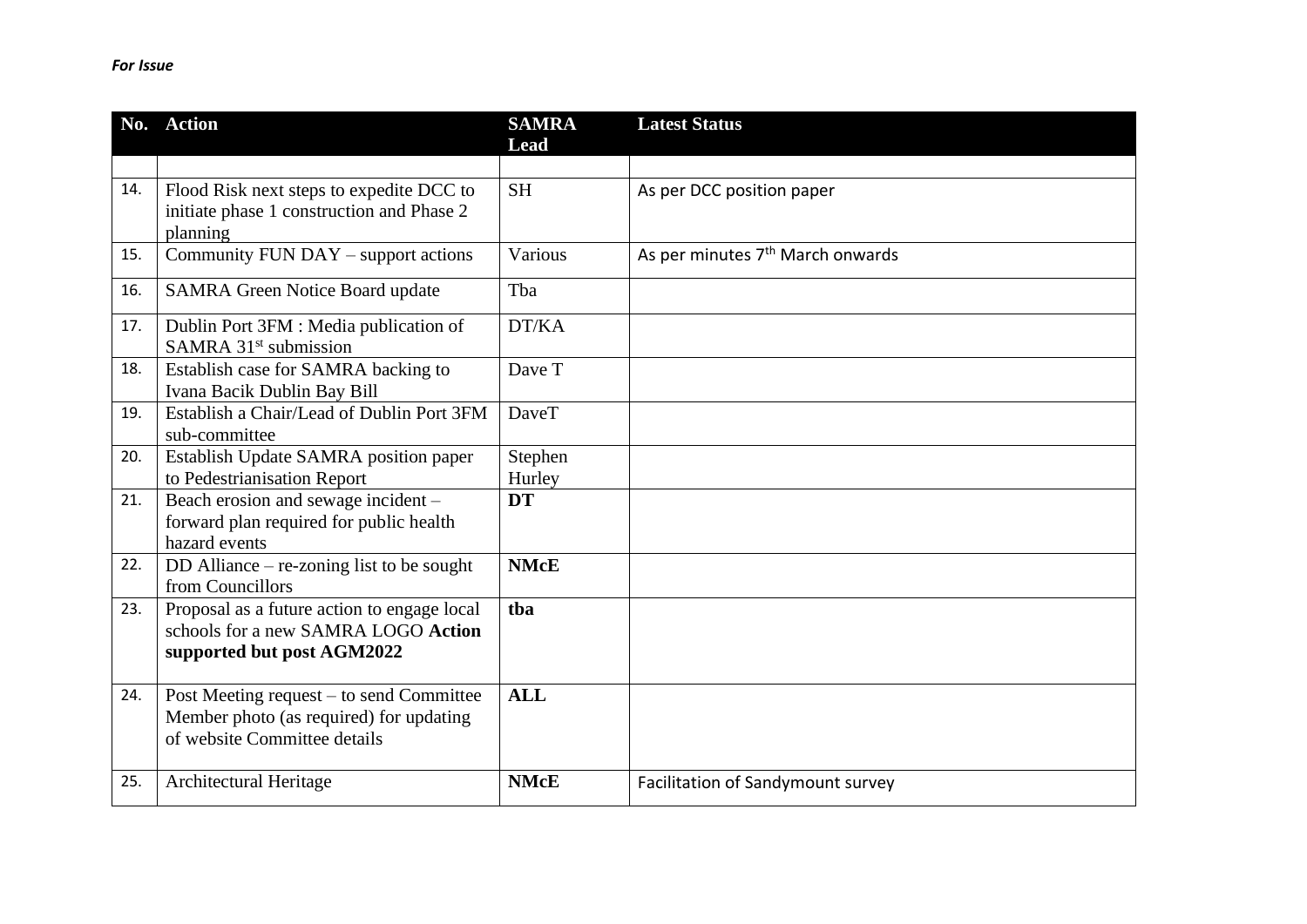|     | No. Action                                                                                                           | <b>SAMRA</b><br>Lead      | <b>Latest Status</b>                                                                                                                               |
|-----|----------------------------------------------------------------------------------------------------------------------|---------------------------|----------------------------------------------------------------------------------------------------------------------------------------------------|
| 26. | Cycle route                                                                                                          | NMcE / DT                 | Write a position paper which addresses the Strand Road traffic<br>whilst incorporating the Off-Road solution, combined with Flood<br>Defence needs |
| 27. | SAMRA Logo for use on letter heads -<br>develop options around the Village green<br>and circulate committee $(8/12)$ | DT                        | Action transferred following EL departure from committee                                                                                           |
| 28. | Pembroke Quarter - establish Sub-<br>Committee                                                                       | <b>NMcE</b>               |                                                                                                                                                    |
| 29. | Membership Data Gaps                                                                                                 | <b>JMcA/DT</b>            |                                                                                                                                                    |
| 30. | DCC Dev Plan – biosphere protection                                                                                  | LK                        | Will request support if needed in drafting                                                                                                         |
| 31. | Sandymount VDS Village Project<br>Programme                                                                          | DT/NMcE                   | To meet with DL and establish a way forwards                                                                                                       |
| 32. | PA – YMCA sale application                                                                                           | NMcE/EL/LK                | Establish status and consider SAMRA steps                                                                                                          |
| 33. | Secretarial Role candidates - Resource a<br>Secretary for SAMRA                                                      | <b>DT</b>                 | Ongoing                                                                                                                                            |
| 34. | Cycle route - Success/Failure Criteria                                                                               | DT/NmcE                   | Pending High Court Decision                                                                                                                        |
| 35. | Communication &Media Needs of<br>SAMRA (28/09)                                                                       | DT/ALL                    | Agenda item                                                                                                                                        |
| 36. | Constitution Update (09/11)                                                                                          | DT/ALL                    | Agenda item                                                                                                                                        |
| 37. | Dublin Port Development Plan - reclaim<br>land proposal by DP $(08/12)$                                              | LK/EL                     | Circulation of a proposed letter to Committee                                                                                                      |
| 38. | Write to owner of Martello Tower<br>requesting visit for SAMRA                                                       | DT / local<br>councillors | Update provided by Dermot Lacey w/c 8 June.                                                                                                        |
| 39. | <b>Engagement regarding Poolbeg Incinerator</b>                                                                      | <b>TBC</b>                | No progress to report. Potential future actions: EPA meeting /<br>review Notifiable Incidents report                                               |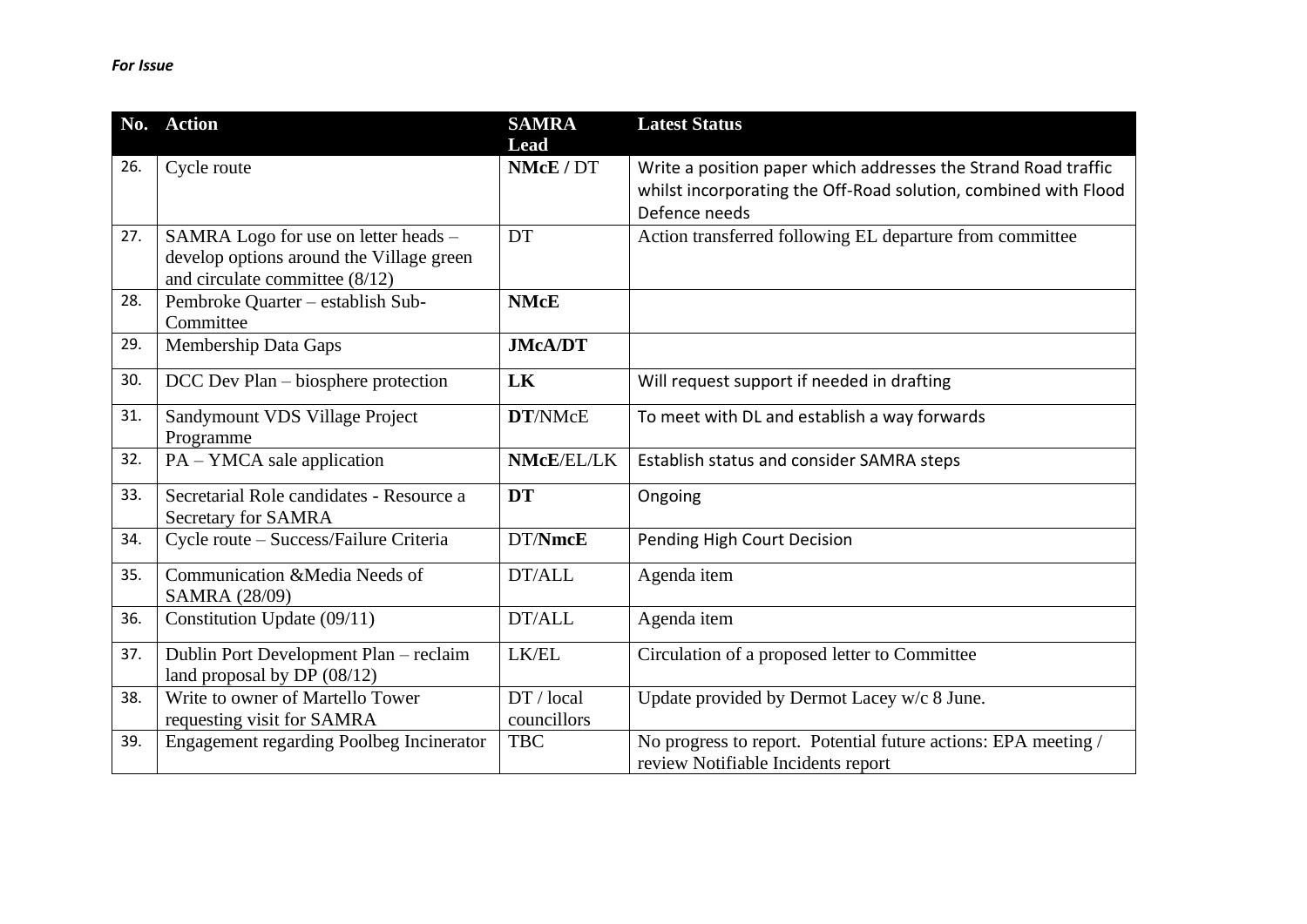|     | No. Action                                                       | <b>SAMRA</b><br>Lead       | <b>Latest Status</b>                                                                                                                      |
|-----|------------------------------------------------------------------|----------------------------|-------------------------------------------------------------------------------------------------------------------------------------------|
| 40. | Contact Martello Tower owner to explore<br>future plans          | SH/DT                      | Outstanding action, awaiting progress report from Councillors                                                                             |
|     |                                                                  |                            | <b>Completed Actions (to be refreshed and deleted monthly)</b>                                                                            |
| 41. | Sean Moore Awards attendance                                     | DT                         |                                                                                                                                           |
| 42. | <b>AVIVA Community Fund</b>                                      | DT                         | Forward the previous SAMRA template + AVIVA protocol                                                                                      |
| 43. | <b>AVIVA Community Fund</b>                                      | <b>MW</b>                  | To submit for 2022 - FUN DAY a good opportunity                                                                                           |
| 44. | <b>CDP</b> Completion                                            | $NMcE + DT$                | <b>Adjustments and Submission</b>                                                                                                         |
| 45. | Pedestrianisation                                                | DT/SH                      | Working Group to develop a formula in conjunction with DCC<br>for the optimum way forward, based on Trial, DCC Report and<br>Consultation |
| 46. | Recirculation of Pedestrianisation report                        | DT                         |                                                                                                                                           |
| 47. | <b>Strand Road Traffic Calming - request</b><br>details from DCC | DT                         |                                                                                                                                           |
| 48. | <b>CDP Working Groups Coordination</b>                           | $NMcE +$<br><b>Members</b> |                                                                                                                                           |
| 49. | <b>SAMRA Strategy development</b>                                | PJOG/DT/EL                 | Ongoing sub-committee support                                                                                                             |
| 50. | Paypal Due-Dilligence                                            | <b>DT</b>                  | Ongoing                                                                                                                                   |
| 51. | <b>Comment on Strategy Sub-Committee</b><br>Draft to PJ          | <b>ALL</b>                 |                                                                                                                                           |
| 52. | CDP - Set up sub-committee                                       | <b>NMcE</b>                |                                                                                                                                           |
| 53. | <b>Treasurer Handover Meeting</b>                                | DT/JMcA/JH                 | Ongoing                                                                                                                                   |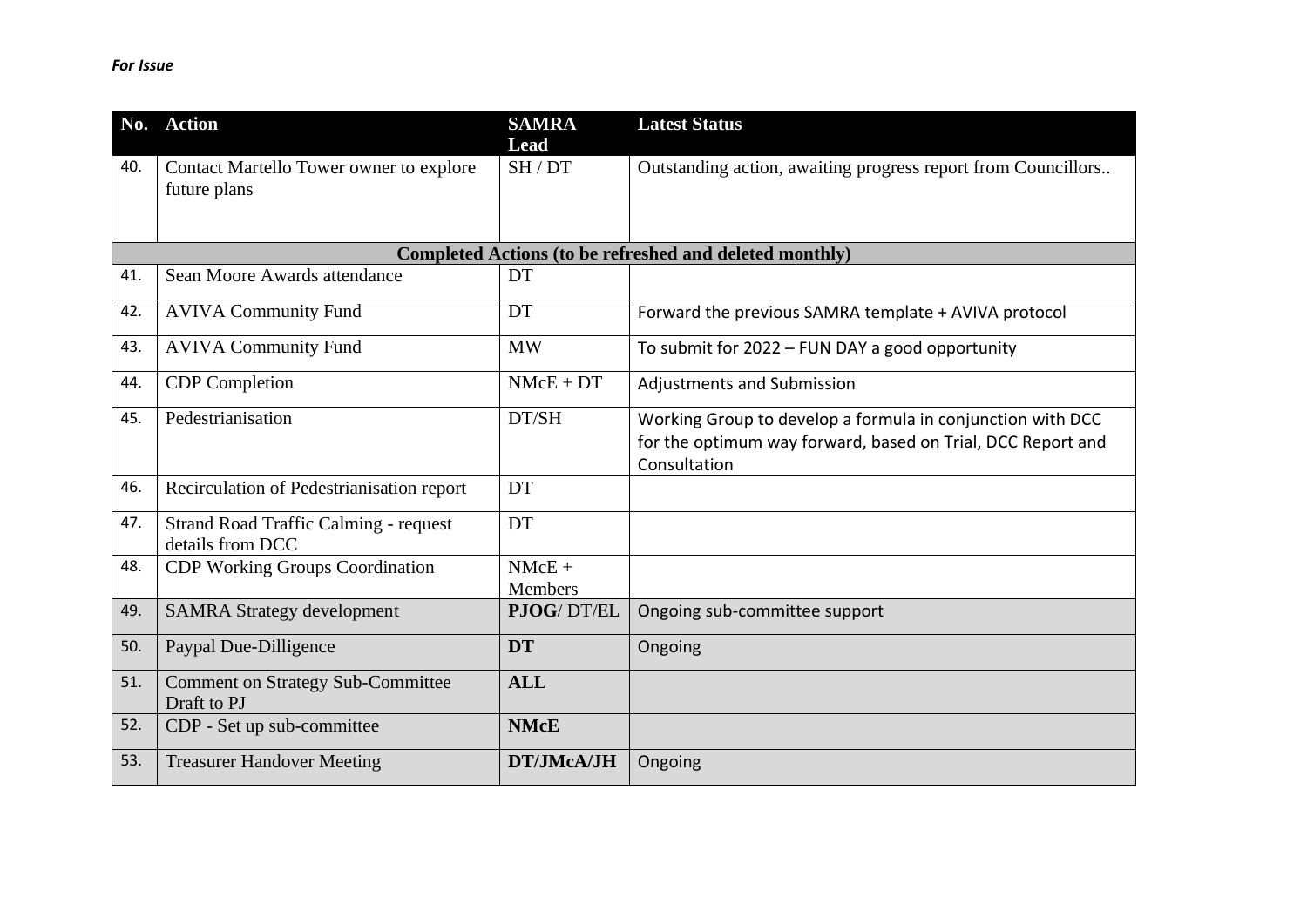| No. | <b>Action</b>                                      | <b>SAMRA</b> | <b>Latest Status</b>                                         |
|-----|----------------------------------------------------|--------------|--------------------------------------------------------------|
|     |                                                    | Lead         |                                                              |
| 54. | Graphic to the MACE electronic notice              | DaveT / Mark |                                                              |
|     | board                                              | Wheeler      |                                                              |
| 55. | Dublin Port 3FM Major Infrastructure               | NMcE/        |                                                              |
|     | Project – SAMRA input by 31 <sup>st</sup> December |              |                                                              |
| 56. | AGS – to with and coordinate a WhatsApp            | MW/DT        |                                                              |
|     | Group and find ways eg AGM / Newsletter            |              |                                                              |
|     | exchanges to strengthen linkages to AGS            |              |                                                              |
| 57. | <b>Circulation of Membership Report</b>            | Dave T       |                                                              |
|     | Dublin Port 3FM - Response of Position             | Dave T/TBA   |                                                              |
|     | Paper by 31st December                             |              |                                                              |
| 58. | Tesco development query                            | <b>NMcE</b>  |                                                              |
| 59. | Strategic Housing development (SHD)                | <b>NMcE</b>  | Discussion concluded that SAMRA had concerns regarding SHD   |
|     | (08/12)                                            |              | attitude to SDZs & ABP. This has been relayed verbally by LK |
|     |                                                    |              | and it is expected that ERA will update their document, re-  |
|     |                                                    |              | forward and SAMRA will then formally endorse.                |
|     |                                                    |              | <b>PENDING</b>                                               |
| 60. | PA - Sandymount Avenue                             | NmcE/EL/LK   | With ABP - Monitor                                           |
| 61. | Summer social                                      | tba          |                                                              |
| 62. | Climate Action Plan/Flood Risk Agenda              | <b>DT</b>    |                                                              |
|     | Item to be set to establish SAMRA's                |              |                                                              |
|     | formal position to Professor Ray Bates             |              |                                                              |
|     | work                                               |              |                                                              |
| 63. | Pembroke Quarter                                   | <b>NMcE</b>  | Re-establish communication updates as a registered           |
|     |                                                    |              | consultation member                                          |
| 64. | <b>Dublin Development Planning Alliance</b>        | <b>NMcE</b>  | Letter confirming SAMRA                                      |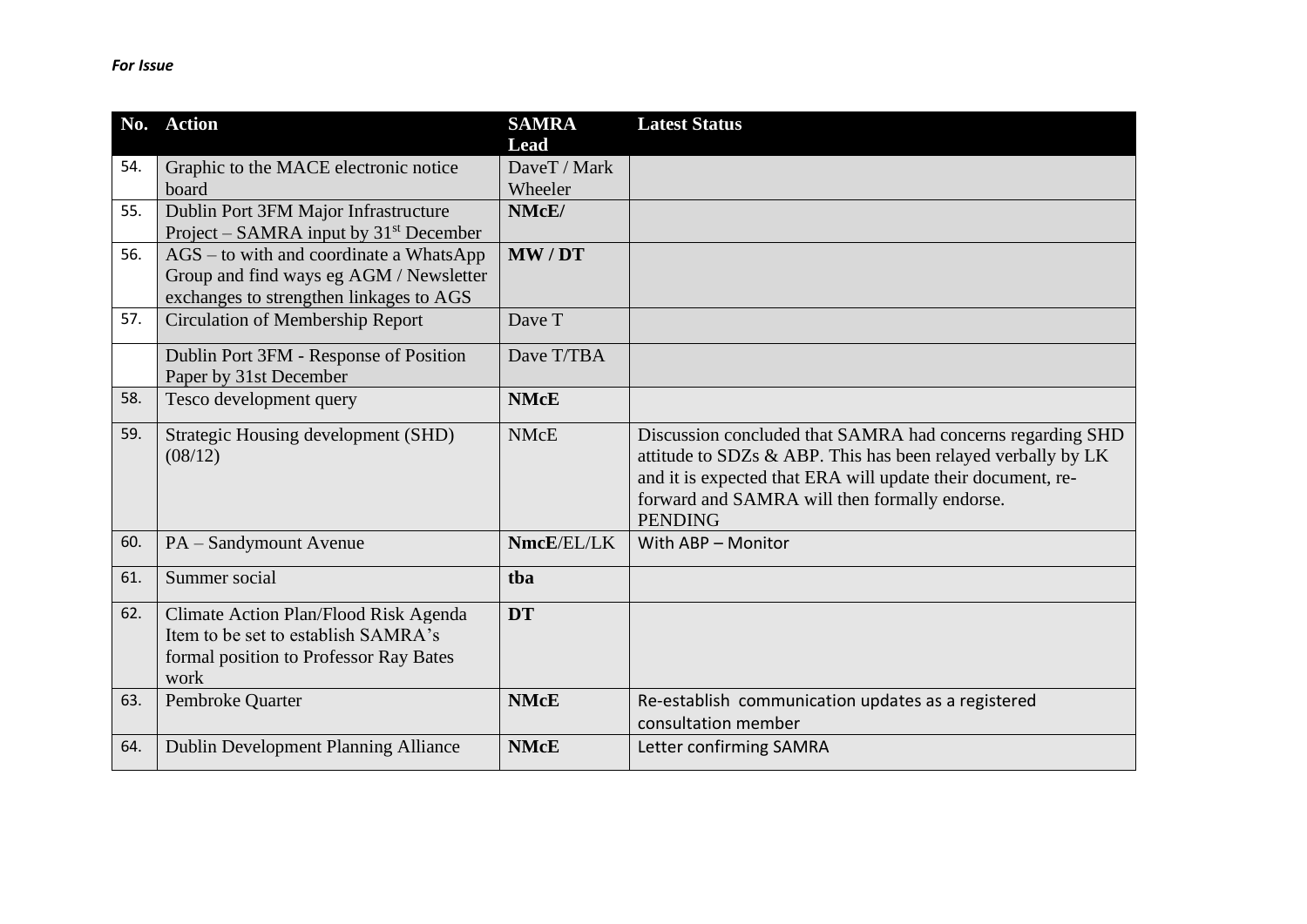|     | No. Action                                                                                        | <b>SAMRA</b><br>Lead | <b>Latest Status</b>                       |
|-----|---------------------------------------------------------------------------------------------------|----------------------|--------------------------------------------|
| 65. | Flood Defence work and SAMRA's<br>position                                                        | <b>NMcE/DT</b>       | <b>Position Paper for SAMRA</b>            |
| 66. | <b>CGLC</b> Grant candidates                                                                      | <b>DT/ALL</b>        | Eligible $27th$ September – $31st$ October |
| 67. | <b>Strand Beach Pollution Incident</b>                                                            | <b>SH</b>            | Response to DCC letter                     |
| 68. | Issue Membership Report dated 30 <sup>th</sup> June                                               | <b>DT</b>            |                                            |
| 69. | Issue Membership Report dated 30 <sup>th</sup> June                                               | <b>DT</b>            |                                            |
| 70. | <b>Pedestrianisation Trial</b>                                                                    | <b>DT</b>            | Update email to members                    |
| 71. | Architectural Heritage - establish process<br>for protecting                                      | <b>NMcE</b>          |                                            |
| 72. | Sandymount Beach Raw Sewage Beach<br>Erosion – Letter to DCC requesting actions<br>to resolve     | <b>DT</b>            |                                            |
| 73. | Ray Bates presentation to be forwarded<br>across SAMRA Committee                                  | <b>DT</b>            |                                            |
| 74. | Weedkiller Useage - Letter to DCC                                                                 | LK                   |                                            |
| 75. | Letter to DCC requesting addition cycle<br>parking pods                                           | <b>DT</b>            | Completed                                  |
| 76. | Letter to DCC regarding incorporation of<br>actions with regards to Pedestrianisation<br>concerns | <b>DT</b>            | Completed                                  |
| 77. | $CDP - Red Lines$ to be drafted                                                                   | LK                   | Completed                                  |
|     | City Development Plan - Early<br>Engagement                                                       | NMcE/LK              | Completed                                  |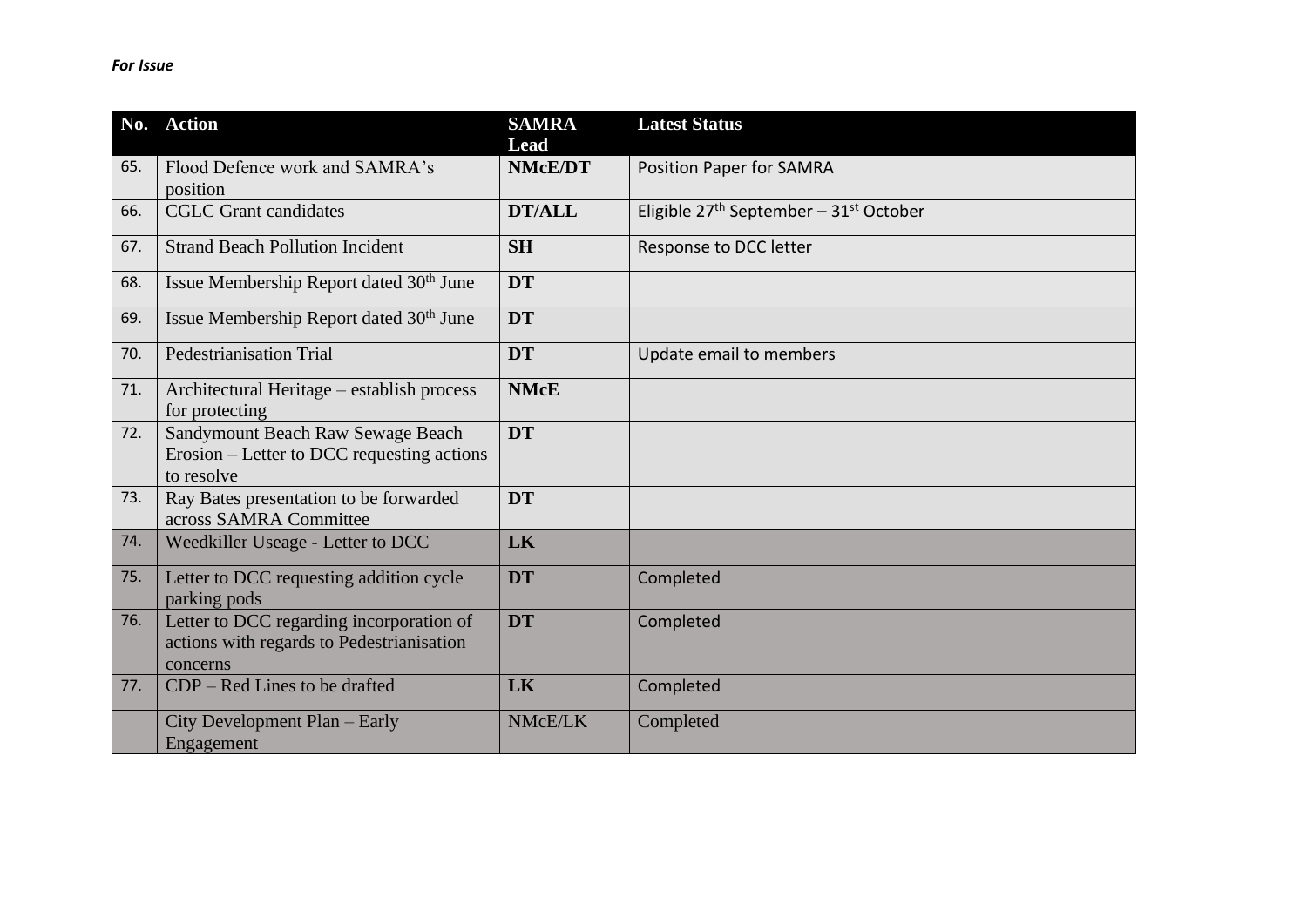|     | No. Action                                                                                      | <b>SAMRA</b><br>Lead | <b>Latest Status</b>                                                                                                                                                                                                                                                                                                                                                                                                         |
|-----|-------------------------------------------------------------------------------------------------|----------------------|------------------------------------------------------------------------------------------------------------------------------------------------------------------------------------------------------------------------------------------------------------------------------------------------------------------------------------------------------------------------------------------------------------------------------|
| 78. | <b>Membership Status</b>                                                                        | <b>DT</b>            | To seek endorsement from SAMRA Committee for the<br>Membership Rules and Protocol and seek active support for<br>ongoing actions                                                                                                                                                                                                                                                                                             |
| 79. | $PA$ – Incinerator                                                                              | <b>DT</b>            | Draft letter for Observation - time barred - unable to address<br>due to lack of resource                                                                                                                                                                                                                                                                                                                                    |
| 80. | $PA$ – Incinerator                                                                              | <b>DT</b>            | Letter to EPA - time barred, unable to address due to lack of<br>resource                                                                                                                                                                                                                                                                                                                                                    |
| 81. | <b>Research upcoming Dublin City</b><br>Development Plan to understand topics and<br>timescales | EL                   | EL spoke with DCC (Sharon Vinci) on 11/2 and the City<br>Development plan 2022 goes through 4 phases, some are open to<br>the public / groups for comments, each window for submissions<br>is 4-8 weeks depending on the phase.<br>Phase 1 Expected August 2020: "Issues" - Public invited to<br>submit Issues - will be advertised in the media.<br>Phase 2 - Pre Draft<br>Phase 3 - Draft<br>Phase 4 - Material amendments |
| 82. | PA – Poolbeg Glass Bottle Site                                                                  | <b>SH</b>            | To establish status of current actions and advise SAMRA steps                                                                                                                                                                                                                                                                                                                                                                |
| 83. | <b>Litter Proliferation at Strand Green</b>                                                     | <b>IDL</b>           | Letter + photo to 5x Pembroke Councillors - requesting action                                                                                                                                                                                                                                                                                                                                                                |
| 84. | <b>Treasurer Successor</b>                                                                      | <b>DT</b>            |                                                                                                                                                                                                                                                                                                                                                                                                                              |
| 85. | <b>Treasurer Hand-Over Statement</b>                                                            | <b>JMcA</b>          |                                                                                                                                                                                                                                                                                                                                                                                                                              |
| 86. | Membership Report - May                                                                         | <b>DT</b>            |                                                                                                                                                                                                                                                                                                                                                                                                                              |
| 87. | <b>Summer Newsletter</b>                                                                        | DT/EL/PJOG           |                                                                                                                                                                                                                                                                                                                                                                                                                              |
| 88. | PA – St John's Church Hall                                                                      | NmcE/EL/LK           | Supportive but to write to DCC and seek conditions                                                                                                                                                                                                                                                                                                                                                                           |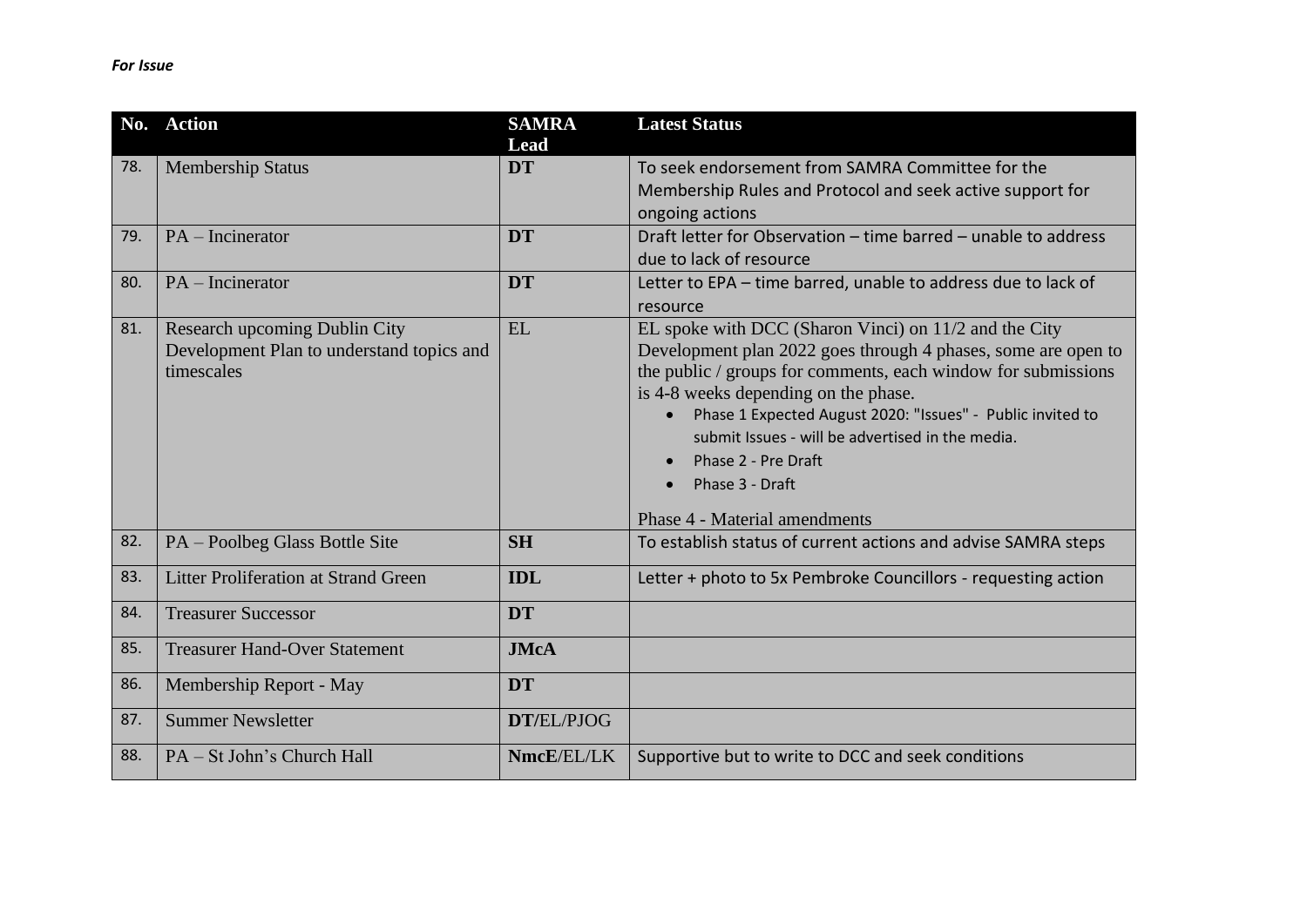|     | No. Action                                                                                                      | <b>SAMRA</b><br>Lead | <b>Latest Status</b>                                                                                                                                                                        |
|-----|-----------------------------------------------------------------------------------------------------------------|----------------------|---------------------------------------------------------------------------------------------------------------------------------------------------------------------------------------------|
| 89. | <b>Cycle Route – Consultation Process Paper</b><br>$(M$ Flynn $)$                                               | <b>NME</b>           | To circulate copy requesting SAMRA support                                                                                                                                                  |
| 90. | <b>Pedestrianisation Proposal</b>                                                                               | <b>DT/ALL</b>        | To establish SAMRA Committee position on proposal.<br>COMPLETED : 7 For; 2 Against; 1 x Abstention                                                                                          |
| 91. | <b>Pedestrianisation Proposal - Draft Letter</b>                                                                | <b>SH</b>            | <b>RCVD &amp; CLOSED</b>                                                                                                                                                                    |
| 92. | Membership registration & clean-up; 2<br>actions 15/02                                                          | <b>DT</b>            |                                                                                                                                                                                             |
| 93. | Clarify status on AVIVA grant and<br>potential SAMRA alternative funding<br>needs $(09/11)$                     | <b>DT</b>            | Hon Sec-AVIVA Stadium Community Committee : "Fund has<br>agreed to provisionally award you a grant of €2,300 towards IT<br>project: database and archive. "                                 |
| 94. | Push for container removal on Sandymount<br>Strand, improve general state of disrepair<br>of promenade          | DT                   | Covered in detail with pictorial evidence Councillors meeting in<br>September 2019<br><b>CLOSED</b>                                                                                         |
| 95. | <b>Cycle Route Survey Question to SAMRA</b><br>Members – agreed in principle : Single<br>Topic, Simple Question | <b>NMcE</b>          | Survey question to be agreed : Proposed by email debate :<br>Q)What is your position on the current DCC proposal for an on-road 2-way<br>cycle route along Strand Rd?<br>A)Support / Oppose |
| 96. | Raise awareness regarding Ectocarpus on<br><b>Sandymount Strand</b>                                             | Roisin Kelly         | SAMRA endorsed proposal (now on the website) is currently<br>with Hazel Chu, who is coordinating with the various responsible<br>bodies                                                     |
| 97. | SAMRA Strategic development - prepare<br>a draft for Committee discussion (08/120)                              | <b>PJOG</b>          | <b>COMPLETED</b>                                                                                                                                                                            |
| 98. | Update PAYPAL/Website to new<br>subscription structure $\epsilon$ 40/30/10 (23/11)                              | <b>DT</b>            | Requested and awaited<br><b>COMPLETED</b>                                                                                                                                                   |
| 99. | <b>Planning Principles Re-Endorsement</b><br>(09/11)                                                            | DT/ALL               | Agenda item                                                                                                                                                                                 |